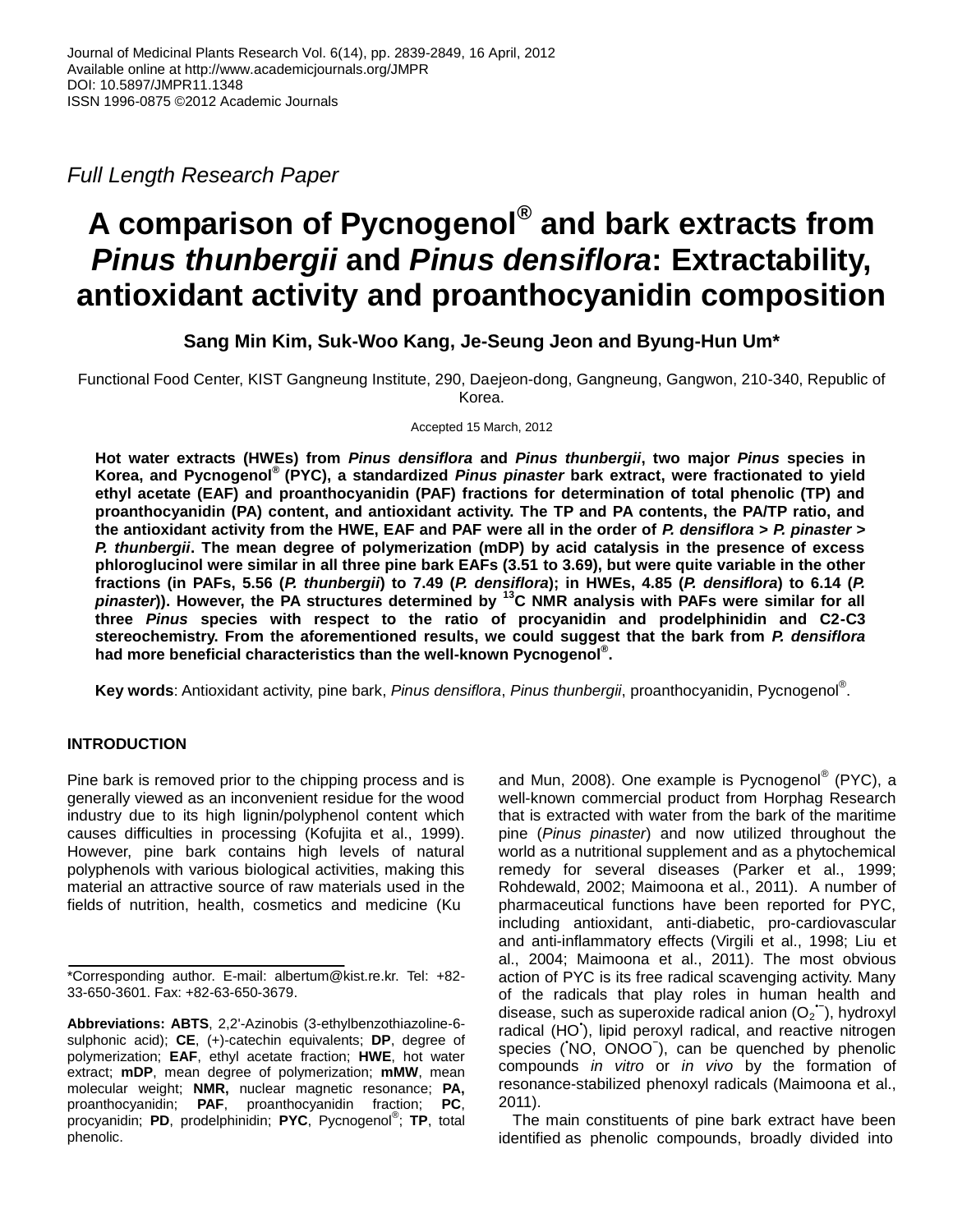monomers (e.g., catechin, epicatechin, and taxifolin) and condensed flavonoids (e.g., oligomeric to polymeric proanthocyanidins (PAs)) (Jerez et al., 2009). The procyanidins (PCs), one subclass of PAs, consist of flavan-3-ols units: (+)-catechin and/or (−)-epicatechin units linked mainly through C4→C8 and/or C4→C6 bonds (Yanagida et al., 2003). In the case of PYC, oligomers ranging from five to seven flavan-3-ol units are the main constituents of PAs (Parker et al., 1999). The radical scavenging actions take place within the aromatic rings bearing one or more hydroxyl groups and the scavenging capacities are increased according to the increase in number of flavan-3-ols units and hydroxyl groups in the B-ring (Rice-Evan et al., 1996). However, the absorption and bioavailability of PAs in the human digestion system is inversely proportional to the length of flavan-3-ol unit (Schäfer and Högger, 2006). Therefore, some modifications of natural PAs have been attempted to improve the oligomeric PA content via acid-catalyzed cleavage of polymeric PAs (Fujii et al., 2007). Meanwhile, multiple phenolic hydroxyl groups in PAs can also form complexes with proteins, metal ions, and other macromolecules like polysaccharides (Schofield et al., 2001).

Analysis of PAs is difficult because of the structural complexity of these compounds; however, structural information on PAs is needed to extend the utilization of PAs in the future. Currently used analytical methods include oxidative depolymerization of PA, reactions of the A ring with an aromatic aldehyde, and oxidation-reduction reactions (Schofield et al., 2001). In addition, acid cleavage reactions, precipitation reactions, and enzyme inhibition reactions have also been used as analytical methods (Schofield et al., 2001). Each of these methods has advantages and disadvantages. For instance, the vanillin method is effective for the quantification of PAs with a standard, typically (+)-catechin. However, this method lacks specificity for PAs, and the reaction can vary depending on the subunits of PAs and the solvents used (Sun et al., 1998).

The number of flavan-3-ol subunits, expressed as degree of polymerization (DP), is one of the most important properties of PAs (Matthews et al., 1997). The most common method for the estimation of the DP in a PA extract is based on acid-catalyzed degradation in the presence of nucleophiles such as phloroglucinol, tolueneα-thiol, or cysteamine hydrochloride (Kennedy and Jones, 2001). Unlike colorimetric methods, including the vanillin method, this method can give information about compositional structure derived from the PA-nucleophile cleavage reaction and it avoids interferences with other constituents in the extract.

We have explored major pine tree species in Korea as suitable sources for PA. In this study, hot water extracts (HWEs) were prepared from the barks of black pine (*Pinus thunbergii*) and red pine (*Pinus densiflora*) and their ethyl acetate (EAF) and water (PAF) fractions were

obtained. The extraction yields, total phenolic (TP) content, PA contents, and radical scavenging activities were determined and compared with fractions from commercial PYC. The  $^{13}$ C NMR method was used for the structural determination of PAF, and products from the acid-catalyzed cleavage of PAF in the presence of phloroglucinol were analyzed via reverse-phase HPLC. Based on these results, we could understand more about the chemical properties of barks from two pine species in Korea and suggest that the HWE from *P. densiflora* can be a good natural resource of PA for biological and pharmaceutical applications.

## **MATERIALS AND METHODS**

## **Plant materials and chemicals**

The outer bark of *P. thunbergii* was collected from Sacheon Beach, Ganeneung, Korea on September 20, 2010 and that of *P. densiflora*  was collected from the forest on the grounds of the KIST Gangneung Institute on September 21, 2010. The bark was dried in the shade for one week and ground using an electric grinder. Commercial PYC was purchased from Jupiter International (Seoul, Korea). Phloroglucinol, ascorbic acid, and sodium acetate were purchased from Sigma-Aldrich (St Louis, MO). All solvents used for chromatography and extraction were of analytical grade and purchased from Daejung (Gyongii, Korea). All HPLC grade solvents were purchased from Fischer Scientific (Pittsburgh, PA, USA). Methanol-*d*<sup>4</sup> was purchased from Cambridge Isotope Laboratory (Andover, MA, USA).

## **Extraction and fractionation of HWE**

Dried bark powder (100 g) was extracted with 1000 ml of boiling water for 3 h and the extracted solution was cooled to room temperature. After filtration through 3 M filter paper, the solution was frozen at -70°C and lyophilized for 2 days to obtain the HWE. The HWE was further fractionated by partitioning and Sephadex LH-20 chromatography. Four grams of HWE was resuspended in 100 ml of 70% aqueous acetone and extracted two times with 100 ml *n*hexane to remove lipids. The aqueous layer was further extracted five times with 100 ml ethyl acetate to obtain EAF. The remaining aqueous layer was evaporated under vacuum at 60°C and dissolved in 50% aqueous methanol. This PA-rich material was further fractionated by Sephadex LH-20 chromatography  $(3 \times 50)$ cm). The sample loaded onto the column was washed five times with five column volumes of 50% aqueous methanol and then eluted with three column volumes of 70% aqueous acetone. The collected aqueous acetone solution was vacuum-dried to yield the PAF. PYC was isolated using the same procedure to make EAF and PAF. All samples were analyzed by HPLC.

## **Determination of total phenolics**

Total phenolic contents from HWEs, EAFs, and PAFs from two pine trees and PYC was determined according to the Folin-Ciocalteu method using (+)-catechin as the standard (Ku et al., 2007). For each sample, 100 μl of 1 mg/ml solution was mixed with 100 μl of 50% Folin-Ciocalteu reagent. The mixture was incubated for 5 min, followed by the addition of 1 ml of 20%  $Na<sub>2</sub>CO<sub>3</sub>$ . After 10 min of incubation at room temperature, the absorbance of the solution was measured at 730 nm. (+)-Catechin solution of different concen-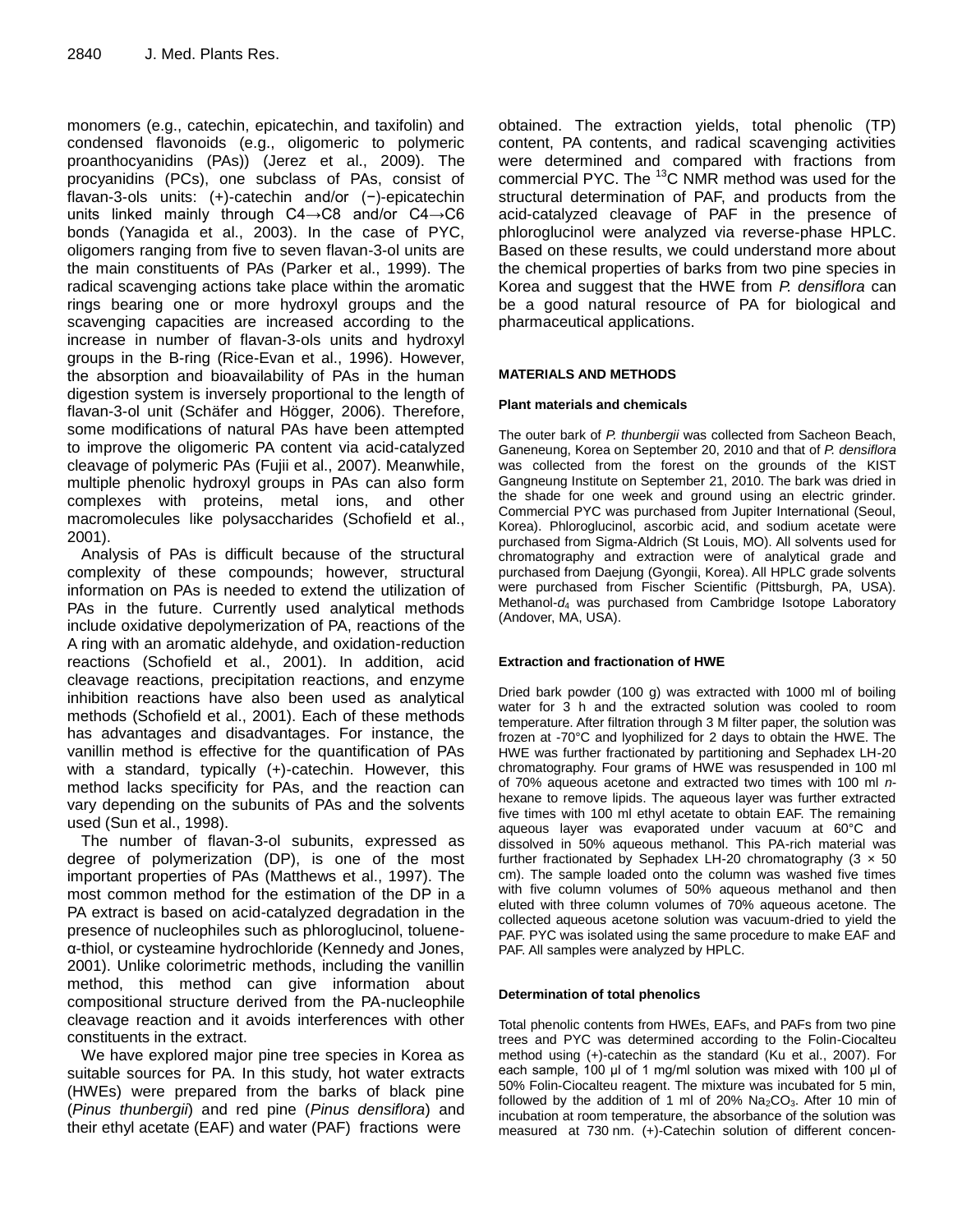tration were serially prepared and used for construction of a calibration curve  $(R^2 = 0.995)$ . The total phenolic content was expressed as (+)-catechin equivalents (CE) in mg/g of sample.

#### **Determination of PA contents**

PA contents from HWEs, EAFs, and PAFs from two pine trees and from PYC were determined by the vanillin- $H<sub>2</sub>SO<sub>4</sub>$  assay as described previously (Ku et al., 2007). (+)-Catechin was used as the standard ( $R^2$  = 0.995 for the calibration curve) and the results were expressed as mg CE/g of sample.

#### **ABTS free radical scavenging assay**

The antioxidant activity of HWEs, EAFs, and PAFs from the two pine trees and the PYC was measured by their ability to donate hydrogen to 2,2'-azinobis-3-ethylbenzothiazoline-6-sulphonic acid (ABTS) free radicals. A 2 mM ABTS radical stock solution containing 3.5 mM potassium persulfate was prepared in water and diluted 8-fold in water. This solution was incubated overnight in darkness at room temperature for radical stabilization and then used for reaction with sample solution (5 μg/ml). A 100 µl volume of sample solution was mixed with the same volume of ABTS solution and reacted for 5 min at room temperature. The absorbance of the sample and blank were recorded at 734 nm and the results were expressed using the following equation:

ABTS free radical scavenging activity  $(%) = [1 - (absorbance of$ sample/absorbance of blank)]  $\times$  100

#### **Phloroglucinol degradation of PA**

The HWEs, EAFs, and PAFs from the two pine trees and from PYC were subjected to the acid-catalyzed cleavage reaction in the presence of excess phloroglucinol to investigate their degradation products, the mean degree of polymerization (mDP), and the mean molecular weight (mMW). A 10 mg sample was dissolved in 2 ml 0.1% hydrochloric acid in methanol containing 50 mg/ml phloroglucinol and 10 mg/ml ascorbic acid. The mixture was heated at 50°C for 30 min and then 10 ml sodium acetate (40 mM) was added to stop the reaction. The depolymerized reaction mixtures were immediately analyzed by HPLC. The PA cleavage products were estimated using their response factors relative to (+)-catechin, which was used as the quantitative standard, as described previously (Kennedy and Jones, 2001). To calculate mDP, the sum of all subunits (flavan-3-ol monomer and phloroglucinol adduct, in moles) was divided by the sum of all flavan-3-ol monomers (in moles).

#### **High performance liquid chromatography**

All fractions and phloroglucinol adducts were analyzed by reversephase HPLC. General HPLC analysis was performed with an Agilent 1200 analysis HPLC system (Agilent Technologies) consisting of a binary pump (G1312A), auto sampler (G1367B), diode array detector (G1315D) and degasser (D1379B). Separation of each sample with a reversed-phase YMC Pack Pro  $C_{18}$  RS column [150 mm length  $\times$  4.6 mm i.d. and 3 µm particle size (YMC Co., Kyoto, Japan)] was performed under ambient conditions. The mobile phase consisted of acetonitrile (A) and 0.1 % trifluoroacetic acid in water (B) at a 1 ml/min flow rate. The solvent gradient program was as follows: 10% of solvent A was held first for 10 min, and then increased from 10 to 40% over 40 min. The chromatograms were recorded at 280 nm.

#### **<sup>13</sup>C Nuclear magnetic resonance (NMR) spectroscopy**

The PAFs from the two pine trees and PYC were subjected to  $13^{\circ}$ C NMR spectroscopy to obtain more information about individual subunits of PA. The NMR spectra were recorded on a Varian 500 MHz NMR spectrometer (Varian, Palo Alto, CA, USA) operating at 125 MHz for  $13^{\circ}$ C in CD<sub>3</sub>OD. A 100 mg sample of PAF was dissolved in 1 ml CD<sub>3</sub>OD and the chemical shifts were expressed as δ values based on tetramethylsilane.

#### **Statistical analysis**

All analytical data were generated from at least three independent experiments. Mean values and standard deviations were calculated with Microsoft Excel software and the data were expressed as mean  $\pm$  standard deviation.

# **RESULTS AND DISCUSSION**

## **Characterization of hot water extracts and their fractions from pine barks**

The most commonly used method for the extraction of pine bark is hot water extraction, which can efficiently remove phenolic compounds, mainly PA. However, the extraction yields among pine tree species are quite variable and their TP and PA contents are highly dependent on the *Pinus* species used. In a previous publication, the yields from the barks of 11 *Pinus* species varied widely from 2.4 to 23.2% in the dry weight after hot water extraction (Ku et al., 2007). In particular, the HWE yield was relatively higher for *P. radiata* (23.3%) than for the other species. In the present study, the extraction yields from *P. thunbergii* and *P. densiflora* were 1.9 and 8.9%, respectively, based on dry weight, at a liquor ratio of 1:10 (Table 1). The yield for *P. thunbergii* was similar to reported literature values (2.5%), but the yield for *P. densiflora* was substantially higher (5.1%) (Ku et al., 2007). Increasing the liquor ratio to 1:50 increased the extraction yields to 3.7 and 8.2% for *P. thunbergii* and *P. densiflora*, respectively. In general, higher yields of HWE are obtained for *P. densiflora* than *P. thunbergii*. The extraction yield for PYC was reported as 6.4% (Vázquez et al., 2001).

The solvent fractionation of HWE can separate monomeric and oligomeric PAs from polymeric PAs. The EAF contains mainly monomeric flavonoids and short oligomeric PAs (DP 2-5), while the PAF obtained after Sephadex LH-20 chromatography contains mainly polymeric PA consisting of flavan-3-ol hexamers and longer (Ku and Moon, 2007). The relative ratio of EAF and PAF from three HWE samples was quite variable (Table 1). Based on the dried HWE, the highest percentage of PAF was found for *P. densiflora* (39.3%) and of the lowest for *P. thunbergii* (15.6%). The PYC showed the highest value (52.2%) for EAF, while the value for *P. thunbergii* was only 15.6% of HWE. This indicated that the HWE of *P. densiflora* contains more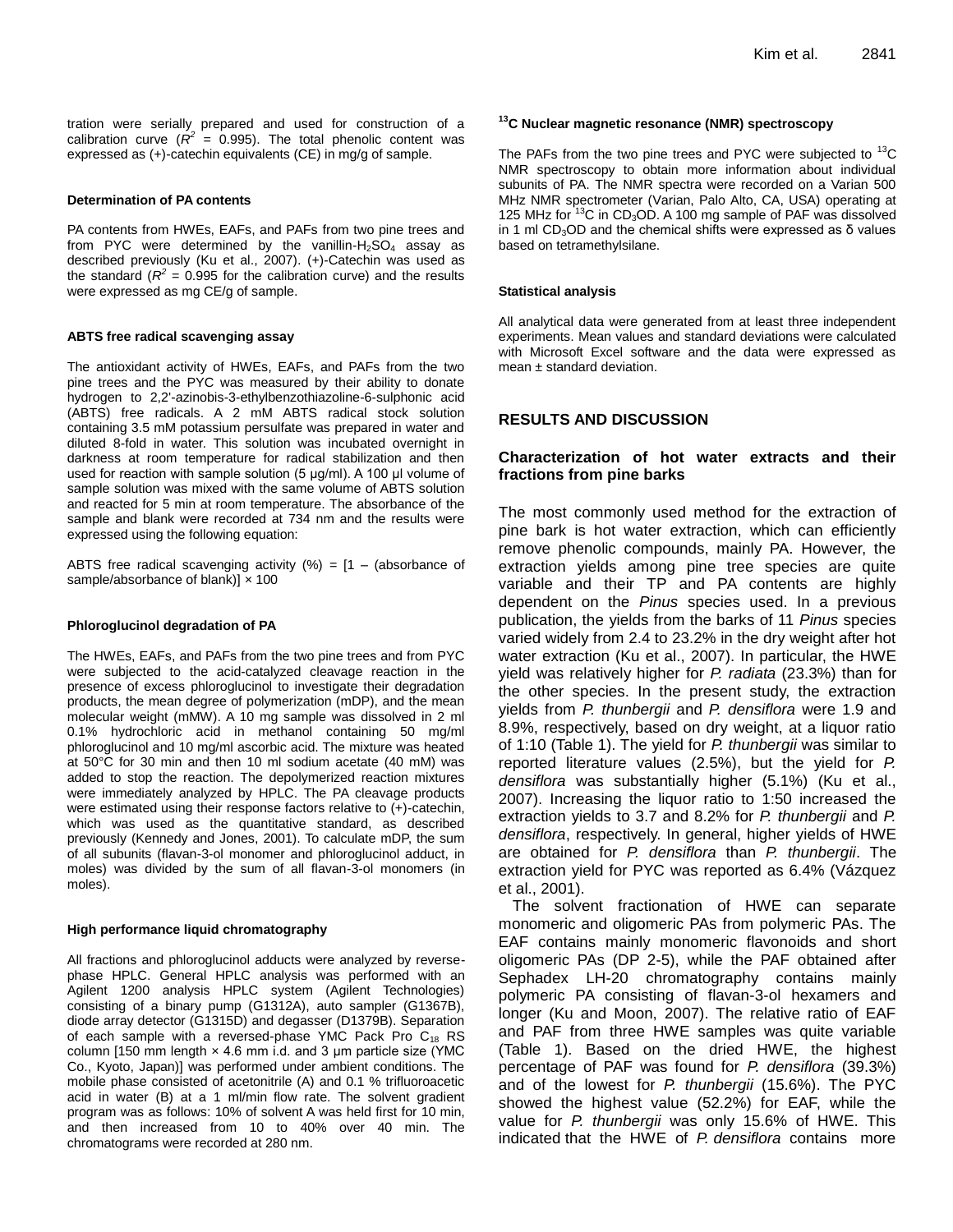|                                                      | P. thunbergii    |                  |                  |                  | P. densiflora    |                  | <b>Pycnogenol®</b> |                  |                  |  |
|------------------------------------------------------|------------------|------------------|------------------|------------------|------------------|------------------|--------------------|------------------|------------------|--|
| <b>Parameter</b>                                     | HWE <sup>a</sup> | EAF <sup>b</sup> | PAF <sup>b</sup> | HWE <sup>a</sup> | EAF <sup>b</sup> | PAF <sup>b</sup> | HWE <sup>a</sup>   | EAF <sup>b</sup> | PAF <sup>b</sup> |  |
| Extraction yields (%)                                | $1.9 \pm 0.23$   | $15.66 \pm 1.3$  | $15.66 \pm 0.9$  | $8.9 \pm 1.3$    | $32.3 \pm 2.1$   | $39.3 \pm 1.3$   | 6.4                | $52.2 \pm 3.4$   | $30.4 \pm 1.7$   |  |
| Total phenolics $(mg/g)^c$                           | $192.9 \pm 13.4$ | $379.4 \pm 32.9$ | $570.9 \pm 62.3$ | $524.7 \pm 76.2$ | $614.8 \pm 49.5$ | $611.4 \pm 38.6$ | $440.2 \pm 23.4$   | $404.2 \pm 39.5$ | $573.2 \pm 64.3$ |  |
| Proanthocyanidins $(mg/g)^d$                         | $111.2 \pm 4.8$  | $166.8 \pm 21.6$ | $348.6 \pm 42.5$ | $382.2 \pm 47.1$ | $419.3 \pm 39.6$ | $483.2 \pm 28.4$ | $266.1 \pm 32.1$   | $198.8 \pm 9.6$  | $390.7 \pm 28.4$ |  |
| PA/TP ratio (%)                                      | $57.6 \pm 3.2$   | $44.0 \pm 3.9$   | $61.1 \pm 3.7$   | $72.8 \pm 7.3$   | $68.2 \pm 7.2$   | $79.0 \pm 6.4$   | $60.4 \pm 5.4$     | $49.2 \pm 2.2$   | $68.2 \pm 4.1$   |  |
| ABTS radical scavenging<br>activity (%) <sup>e</sup> | $15.6 \pm 1.5$   | $32.9 \pm 1.32$  | $59.7 \pm 3.8$   | $51.5 \pm 3.8$   | $57.9 \pm 3.3$   | $63.9 \pm 4.3$   | $40.7 \pm 3.7$     | $37.2 \pm 3.6$   | $59.2 \pm 3.6$   |  |

**Table 1.** Characteristics of barks from *P. densiflora*, *P. thunbergii*, and Pycnogenol® (*P. pinaster* bark).

HWE, Hot water extract; EAF, ethyl acetate soluble fraction; PAF, proanthocyanidin fraction. <sup>a,b</sup>HWE was based on dried bark whereas EAF and PAF were based on dry HWE. <sup>C</sup>, Values determined by Folin-Ciocalteu assay, in units of milligrams (+)-catechin equivalent per gram sample.<sup>d</sup>, Values determined by vanillin-H<sub>2</sub>SO<sub>4</sub> assay, in units of milligrams (+)-catechin equivalent per gram sample.

e, Concentration of samples in reaction solution were 5 μg/ml. This value was from the published data (Vázquez et al., 2001)

polymeric PA than do the HWEs of the other two *Pinus* species and that the PYC HWE contains relatively high levels of monomeric or oligomeric PAs. In addition, the bark of *P. thunbergii* showed the lowest extractability with hot water, and the lowest portion of EAF and PAF among three *Pinus* species.

The HWE and their fractions were characterized in more depth by determining their TP and PA contents and ratios. As shown in Table 1, the HWE of *P. densiflora* contained the highest levels of TP and PA (524.7 mg CE/g HWE for TP and 382.2 mg CE/g HWE for PA), indicating that the bark component of *P. densiflora* can be more readily extracted with water compared to the other two pine barks. In addition, the PA/TP ratio of this sample was 72.8%, which implied that most of the TP consisted of PA. The PA/TP ratios were in the order of PAF > HWE > EAF in each *Pinus* species and *P. densiflora* > *P. pinaster* > *P. thunbergii* in HWEs and their fractions. The PAFs from all three pine barks showed relatively similar TP contents (570.9 to 611.4 mg CE/g sample) even though their PA/TP ratios varied from 61.1% in *P. thunbergii* to 79.0 in *P. densiflora*.

The ABTS radical scavenging activity determined with a 5 μg/ml solution ranged from 15.6% for the HWE of *P. thunbergii* to 63.9% for the PAF of *P. densiflora*. As reported in many other research studies, the antioxidant activity of pine bark is significantly dependent on the content of PA in HWE (Ku and Mun, 2007). This finding was also supported by the  $R^2$  value of 0.9079 between PA content and ABTS radical scavenging activity (Figure 1). However, the TP content showed a better correlation with antioxidant activity than did the PA content. The  $R^2$  value between TP content and ABTS radical scavenging activities was 0.9787, which was higher than that of PA content and ABTS radical scavenging activities. This finding was opposite to previous results that showed TP content to have a low correlation with antioxidant activity (Burns et al., 2000; Ku and Mun, 2007). This discrepancy may be explained by the high correlation between TP and PA  $(R^2 = 0.8912)$  in HWEs and their fractions from three pine bark samples used in this study and some impurities, such as oxidizable nonphenolics, reducing polar impurities, lipids, and free sugars, in HWEs which do not have

radical scavenging function, but are removed by the fractionation step. If a correlation is constructed only with HWEs, these impurities in HWEs would have a significant influence on the antioxidant activity, thereby giving a low correlation between HWEs and antioxidant activity. However, since these impurities were removed in the EAFs and PAFs, the TP content might show a greater proportionality with ABTS radical scavenging activities. Meanwhile, it was found that the antioxidant activities of PAFs were similar (59.7 to 63.9%) each other regardless of *Pinus* species.

Taken together, compared to commercial PYC, the bark of *P. densiflora* demonstrated better characteristics with respect to extraction yield, TP and PA content, and antioxidant activity, suggesting its potential application in the pharmaceutical field. However, the bark of *P. thunbergii* did not showed better characteristics to those of PYC. Meanwhile, it is obvious that pine bark extracts also contain several compounds other than PAs such as gallic acid, caffeic acid, and ferulic acid which are known to have various biological activities (D'Andrea, 2010). In addition,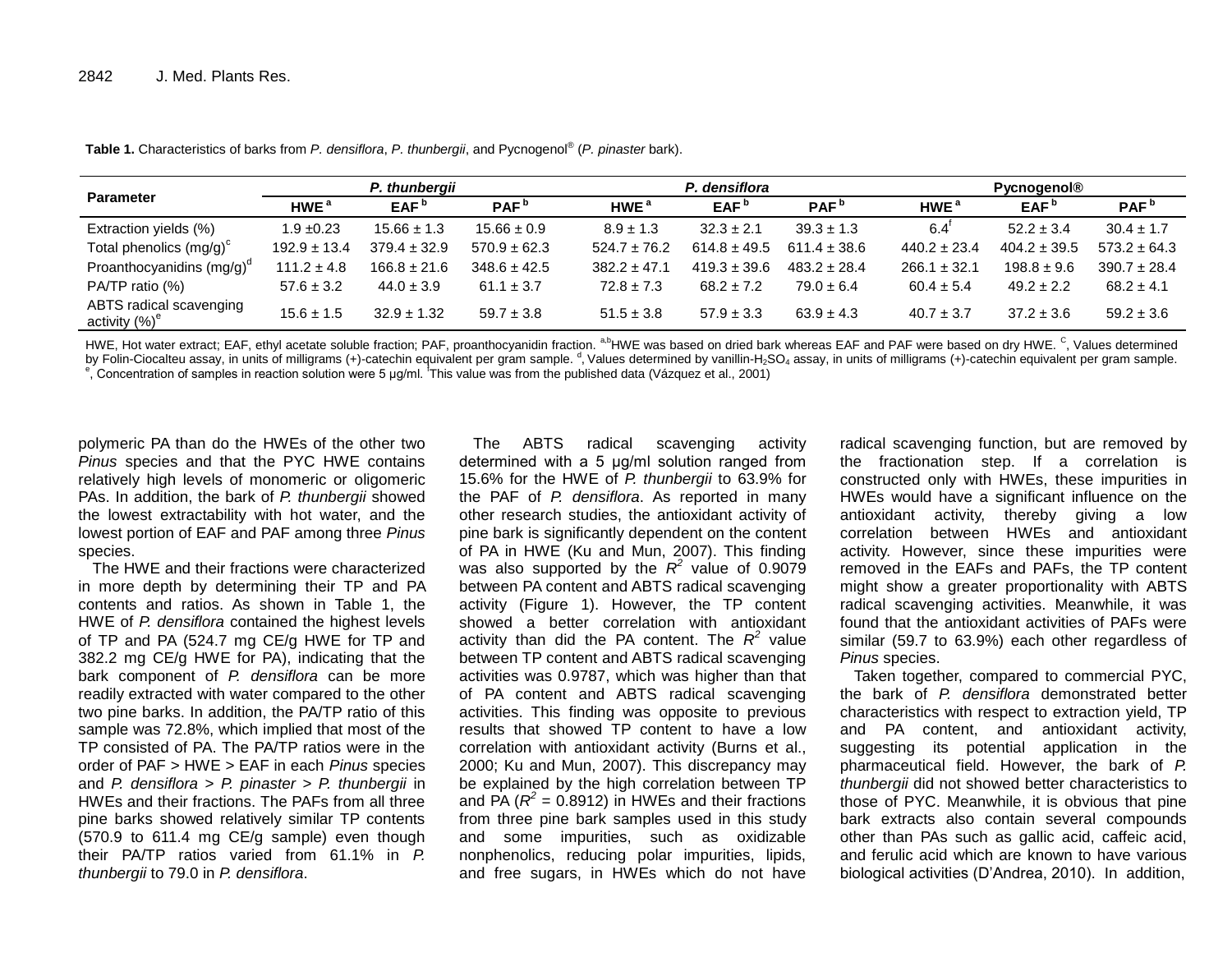

Figure 1. Correlation between total phenolics and ABTS radical scavenging activity (a), proanthocyanidins and ABTS radical scavenging activity (b), and total phenolics and proanthocyanidins (c).

these compounds were identified as major constituents in the plasma of eleven volunteers who were kept on flavonoid free diet for 24 h and given a single dose (300 mg) of pine bark extract (Grimm et al., 2006). Therefore, these compounds should be considered importantly as biological constituents of pine bark extracts. However, since the most obvious feature of pine bark extracts is the presence of PAs and their ability to quench free radicals, the deeper characterization of PAs were investigated in this study as shown subsequently.

## **Characterization of proanthocyanidin from hot water extracts and their fractions from pine barks**

Figure 2 shows the reverse-phase HPLC chromatograms of HWE, EAF, and PAF from *P.* 

*densiflora*. Due to the presence of polymeric PA, the baselines of chromatograms of HWE from the pine barks are often not linear and the separation of large polymer (DP > 4) is not possible (Lazarus et al., 2001). This was observed in the HPLC chromatogram of *P. densiflora* HWE. Some monomeric or oligomeric phenolic com-pounds could be detected as peaks, while polymeric PAs in HWEs were detected as broad peaks (Figure 2a). Fractionation of HWE separated monomeric and oligomeric phenolic compounds from polymeric PAs, as shown in Figures 2b and c. The EAF chromatogram showed better separation of each peak and a more linear baseline. In contrast, the PAF chromatogram did not show any separated peaks. These chromatograms indicated that the frac-tionation step was adequate for separation of monomeric or oligomeric phenolics from polymeric PAs. The compositional structure

of polymeric PA from HWEs and their fractions was analyzed following acid-catalyzed deploymerization in the presence of phloroglucinol. The phloroglucinol-depolymerization reaction converts flavan-3-ol extension units into corresponding phloroglucinol adducts, and releases the terminal units as monomeric flavan-3-ols. The hydrolyzed subunits can then be analyzed, with respect to their nature, proportion of the constitutive units of PAs, and mDP (Qa'dan et al., 2006). Structures of PAs and their phloroglucinol adduct from the HWEs and their fractions from pine barks in the current study are illustrated in Figure 3. After the cleavage reaction, the product was subjected to RP-HPLC and each peak was identified by retention order and comparison with published data (Cortés et al., 2010). Major reaction products were identified as (+)-catechin-phloroglucinol (C-P) and (−)-epicatechin-phlorogucinol (EC-P). The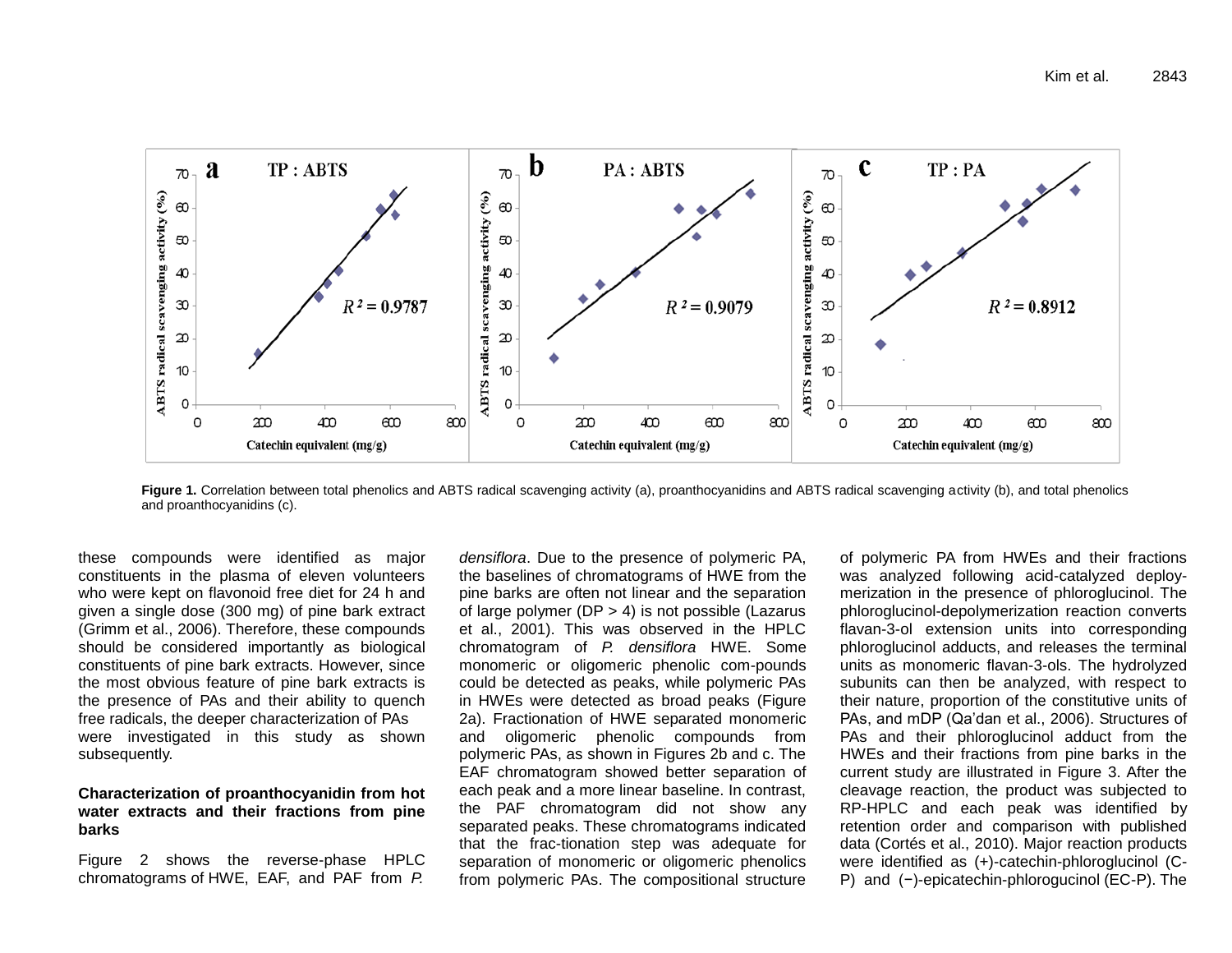

**Figure 2.** HPLC chromatograms of hot water extract (HWE), ethyl acetate fraction (EAF), and proanthocyanidin fraction (PAF) from *P. densiflora*. The HWE was fractionated to yield EAF and PAF by solvent partitioning and Sephadex LH-20 chromatography, and then all samples were analyzed by reverse-phase HPLC. The chromatograms were detected at 280 nm.

monomer (+)-catechin was detected as a major product, but other flavan-3-ols could not be detected. This implied that the major terminal unit of PAs from pine barks is (+) catechin (Figure 4).

In general, other phloroglucinol adducts containing (+) gallocatechin-phloroglucinol, (−)-epigallocatechinphloroglucinol, (−)-epigallocatechin-gallate-phloroglucinol, as well as C-P and EC-P, have been detected in the plant kingdom after acid-catalyzed depolymerization by phloroglucinol (Qa'dan et al., 2006). In the grape seed, (−)-epigallocatechin-phloroglucinol and (−) epigallocatechin were the main product and terminal unit after phloroglucinol depolymerization (Kennedy and Jones, 2001). However, the HWEs from various pine barks, including those in the present study, showed C-P and EC-P as the main adducts, which means that  $(+)$ - catechin and (−)-epicatechin were main structural components of PAs from pine barks (Cortés et al., 2010).

The relative ratios of each product in terms of peak area varied among the HWEs and their fractions in the *Pinus* species examined here. From these ratios, the mDP and mMW were calculated, as shown in Table 2. The mDP of *P. densiflora* showed the lowest value (3.54 ± 0.09) and that of *P. densiflora* PAF showed the highest value (7.49  $\pm$  0.03), whereas EAFs of three pine barks showed similar mDP values (3.51 to 3.69). In a previous report, the mDPs of PYC and its EAF were determined as 7.0 and 3.0, respectively, by acid cleavage in the presence of toluene-α-thiol, and as 7.6 and 2.3, respectively, by acid cleavage in the presence of cysteamine (Jeres et al., 2007). In case of *P. radiata*, mDPs of HWE and EAF were determined as 5.3 and 2.9,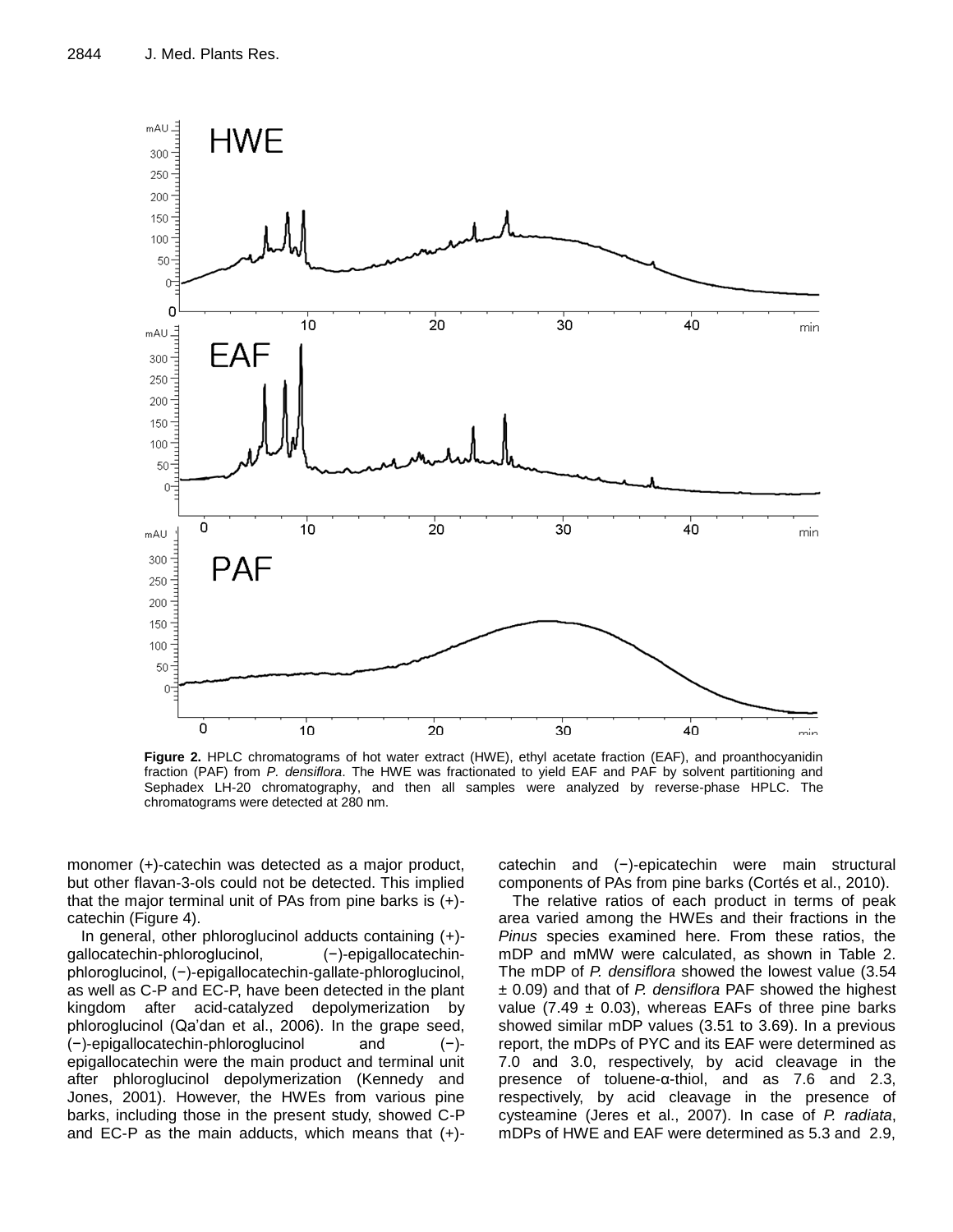

**Figure 3.** Generalized proanthocyanidin structure (a) and subunit products found in pine tree barks following acid-catalysis in the presence of phloroglucinol (b).

respectively, by acid cleavage in the presence of cysteamine, whereas the mDP of PAF was estimated as 13 by a  $^{13}$ C NMR method (Ku and Mun, 2007). However, to the best of our knowledge, data for acid-catalyzed depolymerization products and mDP from *P. thunbergii* and *P. densiflora* have not yet been reported. As mentioned previously, the bioavailability of PAs is highly dependent on the subunit length; a ten-fold lower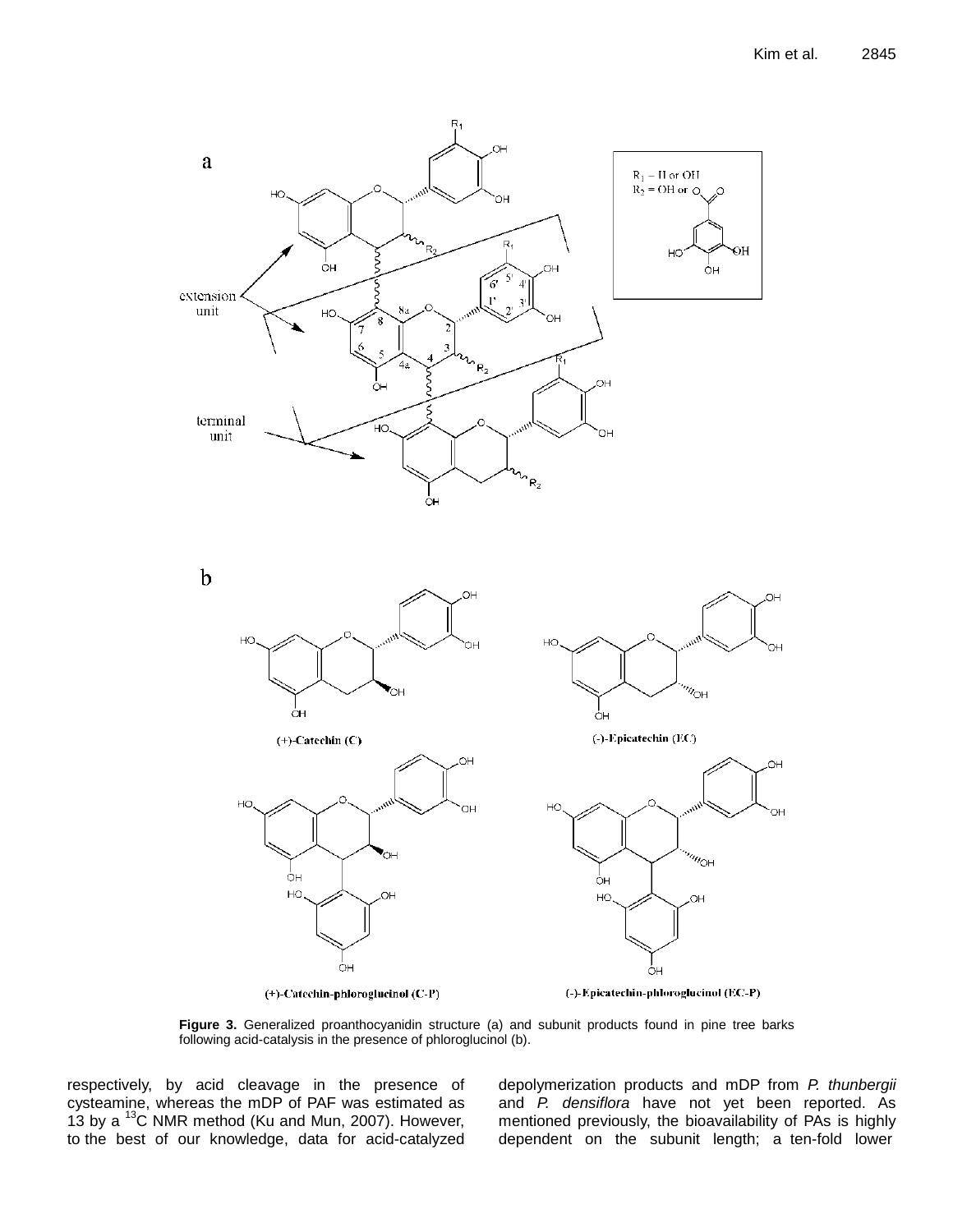

**Figure 4.** HPLC chromatograms of depolymerization products by the acid-catalysis in the presence of phloroglucinol. All products were filtered after reaction and analyzed by reverse-phase HPLC. HWE: Hot water extract; EAF, ethyl acetate fraction; PAF, proanthocyanidin fraction; AA, ascorbic acid; Ph, phloroglucinol; C-P, (+)-catechin-phloroglucinol; EC-P, (−)epicatechin-phloroglucinol; (+)-catechin.

|  |  | Table 2. The mean degree of polymerization and mean molecular weight of the barks and their |  |  |  |  |  |
|--|--|---------------------------------------------------------------------------------------------|--|--|--|--|--|
|  |  | fractions from P. densiflora, P. thunbergii, and Pycnogenol® (P. pinaster bark).            |  |  |  |  |  |

| <b>Sample</b>      | <b>Fraction</b> | mDP             | mMW           |
|--------------------|-----------------|-----------------|---------------|
|                    | <b>HWE</b>      | $5.55 \pm 0.21$ | $1579 \pm 59$ |
| P. thunbergii      | EAF             | $3.51 \pm 0.25$ | $1012 \pm 73$ |
|                    | <b>PAF</b>      | $5.65 \pm 0.09$ | $1654 \pm 26$ |
|                    |                 |                 |               |
|                    | <b>HWE</b>      | $4.85 \pm 0.11$ | $1403 \pm 32$ |
| P. densiflora      | EAF             | $3.54 \pm 0.09$ | $1015 \pm 26$ |
|                    | <b>PAF</b>      | $7.49 \pm 0.03$ | $2619 \pm 7$  |
|                    |                 |                 |               |
|                    | HWF             | $6.14 \pm 0.07$ | $1784 \pm 19$ |
| <b>Pycnogenol®</b> | EAF             | $3.69 \pm 0.12$ | $1090 \pm 33$ |
|                    | <b>PAF</b>      | $6.42 \pm 0.09$ | $1873 \pm 25$ |

absorption was reported for six unit oligomers compared to monomers and dimers in Caco-2 cells (Hackman et al., 2008). In addition, only dimeric B1 and B2 were detectedin human plasma after the consumption of grape seed extract (Sano et al., 2003). In humans and rats, only dimmers seem to be absorbed intact, but with much lower efficiency than the monomers (Manach et al., 2005). The slightly absorbed dimers were reported not to be conjugated or methylated in the small intestine of rats (Appeldoorn et al., 2009b). The dimers were also reported to be metabolized by human microbiota with 2- (3,4-dihydroxyphenyl)acetic acid and 5-(3,4 dihydroxyphenyl)-γ-valerolactone (Appeldoorn et al., 2009a). As one of the methods overcoming absorption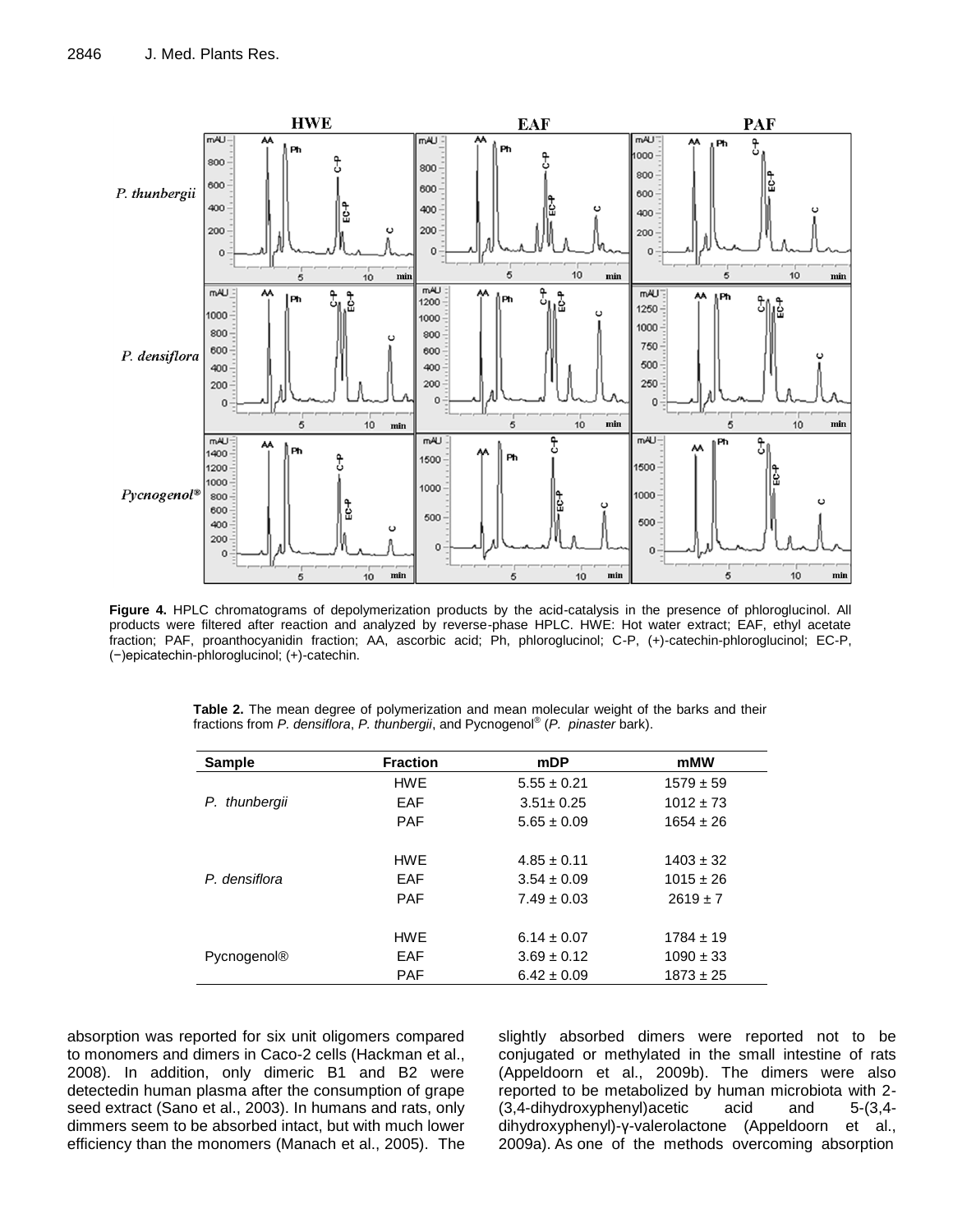

**Figure 5.** <sup>13</sup>C NMR spectra from proanthocyanidin fractions from three pine bark (a: *Pinus densiflora*, b: *Pinus thunbergii*, c: *Pinus pinaster*). NMR spectra were recorded on 500 MHz NMR spectrometer operating at 125 MHz for  ${}^{13}C$  in CD<sub>3</sub>OD.

problem of polymeric PA, technical process containing a mild depolymerization reaction with L-cystein has been applied to PA-rich extract from lychee fruit to produce Oligonol® , which contains monomer or lower oligomers of PA (Fujii et al., 2008). If this method is applied to the bark of *Pinus* species, the bioavailability would be increased due to the decrease of mDP.

The nature of polymeric PAs can be determined using <sup>13</sup>C NMR spectroscopy, which can provide major properties for the elucidation of PA structure including the ratio of procyanidin (PC) and prodelphinidin (PD) extension units, and the stereochemistry of the heterocyclic ring (C2 - C3). Figure 5 shows the  $^{13}$ C NMR spectrum of each PAF from the three pine barks. The signal assignment was made based on literature data (Czochanska et al., 1979). The typical signals of PC and PD units were detected in the spectrum and the three spectra were very similar each other even though each PA was isolated from different pine species. The PC/PD ratio, usually determined from the relative ratio of the peak areas at 145 ppm (C3' and C4' of PC) and 146 ppm (C3' and C5' of PD), could be determined from the ratio of peak heights at 116 and 107 ppm instead of peak areas since the higher proportion of PC led to low resolution at 145 to 146 ppm (Kraus et al., 2003). The ratios of peak heights at 116 and 107 ppm from three spectra were all over 3.3, which mean that the extension unit of PAs mostly consisted of PC units. Peak areas at 73.6 (for the *cis* isomer) and 82.6 ppm (for the *trans* isomer) were used to determine stereoisomers, and all PA samples were found to contain both *cis* and *trans* isomers in similar ratios. These results were well matched with the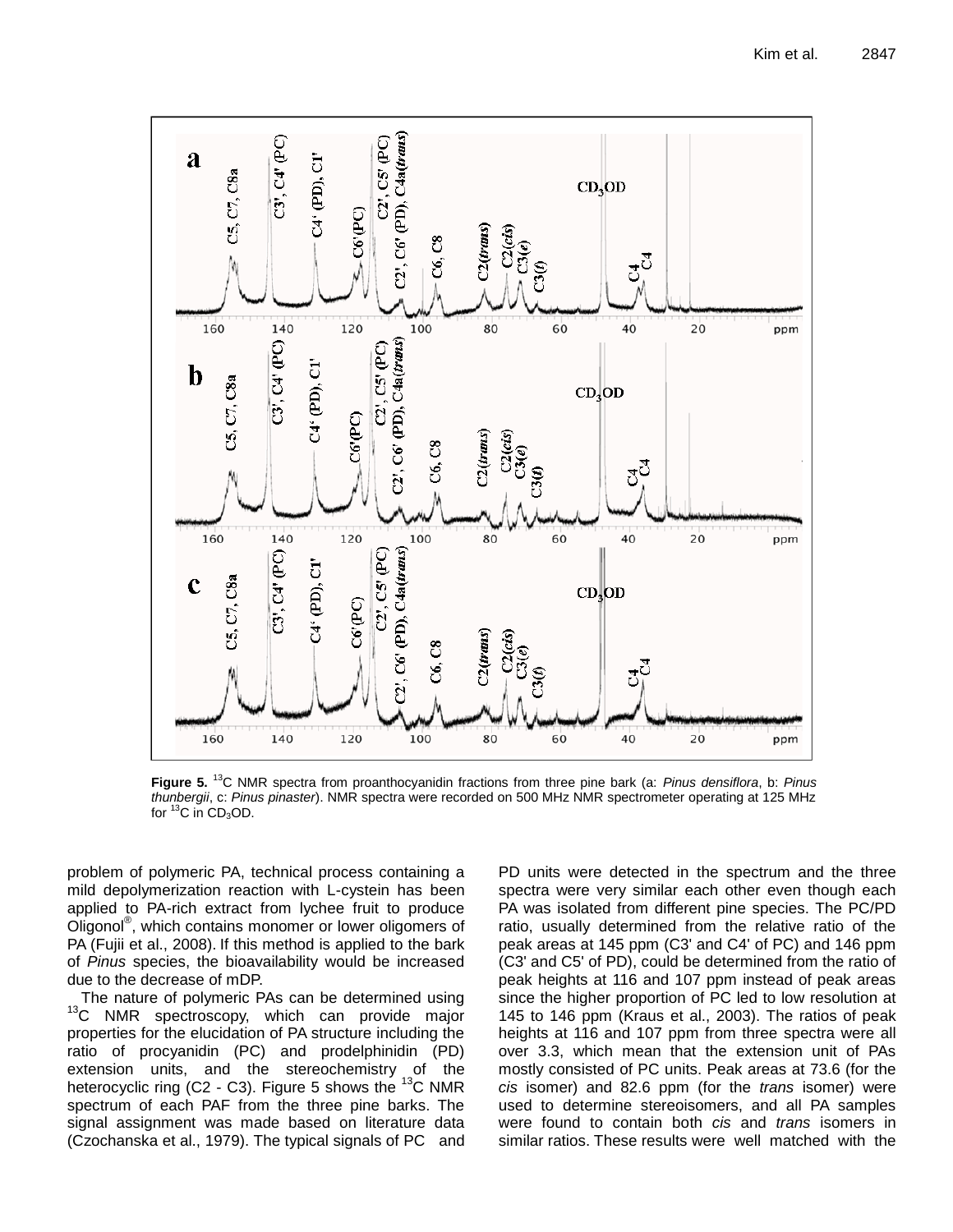literature data from *P. radiata*, in which a 94/6% ratio was reported for PC/PD ratio and both the presence of both stereoisomers was confirmed (Ku and Mun, 2007). However, when samples from different plant families and different tissues are analyzed for these characteristics, the values were entirely different. For instance, the peak height ratio at 116 and 107 ppm from foliage of different plant species ranged from 0.00 to 3.96 (Kraus et al., 2003). For example, the % PC ratios of foliage from *Pinus consorta* spp. Bolanderi and *Pinus muricata* were 35 and 19%, respectively.

# **Conclusion**

In summary, the barks from three *Pinus* species demonstrated different extraction yield, TP and PA content, and ABTS radical scavenging activity. The degree of polymerization also varied with species. However, the PA structure, especially with respect to terminal and extension units, PC/PD ratio, and stereochemistry at C2-C3, was very similar within the three species. Comparing the results, the HWE from *P. densiflora* appears to be a good natural resource for biological and pharmaceutical applications, with phenolic composition equivalent to that of commercial PYC.

# **ACKNOWLEDGEMENT**

This research was financially supported by the Ministry of Education, Science Technology (MEST), Gangwon Province, Gangneung City, Gangneung Science Industry Foundation (GSIF) as the R&D Project for Gangneung science park promoting program.

### **REFERENCES**

- Appeldoorn MM, Vincken JP, Aura AM, Hollman PCH, Gruppen H (2009a). Procyanidin dimmers are metabolized by human microbiota with 2-(3,4-dihydroxyphenyl)acetic acid and 5-(3,4-dihydroxyphenyl) γ-valerolactone as the major metabolites. J. Agric. Food Chem., 57: 1084-1092.
- Appeldoorn MM, Vincken JP, Gruppen H, Hollman PCH (2009b). Procyanidin dimmers A1, A2 and B2 are absorbed without conjugation or methylation from the small intestine of rats. J. Nutr., 139: 1469-1473. (
- Burns J, Gardner PT, O'Neil J, Crawford S, Morecroft I, Mcphail DB, Lister C, Matthews D, McLean MR, Lean MEJ, Duthie GG, Crozier A (2000). Relationship among antioxidant activity, vasodilation capacity, and phenolic content of red wines. J. Agric. Food Chem., 48: 220- 230.
- Cortés S, Pulgar H, Sanhueza V, Aspé E, Fernández K (2010). Identification of proanthocyanidins extracted from *Pinus radiata* D. Don bark. Sci. Inv. Agric., 37: 15-25.
- Czochanska Z, Foo LY, Newman RH, Porter LJ, Thomas WA (1979). Direct proof of a homogeneous polyflavan-3-ol structure for polymeric proanthocyanidins. J. Chem. Soc. Chem. Commun., 375-377.
- D'Andrea G (2010). Pycnogenol: a blend of procyanidins with multifaceted therapeutic applications? Fitoterapia, 81: 724-736.
- Fujii H, Nishioka H, Wakame K, Magnuson BA, Roberts A (2008). Acute, subchronic and genotoxicity studies conducted with Oligonol, an

oligomerized polyphenol formulated from lychee and green tea extracts. Food Chem. Toxicol., 46: 3553-3562.

- Fujii H, Sun B, Nishioka H, Hirose A, Aruoma OI (2007). Evaluation of the safety and toxicity of the oligomerized polyphenol Oligonol. Food Chem. Toxicol., 45: 378-387.
- Grimm T, Skrabala R, Chovanova Z, Muchova J, Sumegova K, Liptakova A, Durakova Z, Hogger P (2006). Single and multiple dose pharmacokinetics of maritime pine bark extract (pycnogenol) after oral administration to healthy volunteers. BMC Clin. Pharmacol., 6: 4.
- Hackman RM, Polagruto JA, Zhu QU, Sun B, Fujii H, Keen CL (2008). Flavanols: digestion, absorption and bioactivity. Phytochem. Rev., 7: 195-208.
- Jerez M, Sineiro J, Nuñez MJ (2009). Fractionation of pine bark extracts: selecting procyanidins. Eur. Food Res. Technol.. 229: 651- 659.
- Kennedy JA, Jones GP (2001). Analysis of proanthocyanidin cleavage products following acid-catalysis in the presence of excess phloroglucinol. J. Agric. Food Chem., 49: 1740-1746.
- Kofujita H, Ettyu K, Ota M (1999). Characterizatin of the major components in bark from five Japanese tree species for chemical utilization. Wood Sci. Technol., 33: 223-228.
- Kraus TEC, Yu Z, Preston CM, Dahlgren RA, Zasoski RJ (2003). Linking chemical reactivity and protein precipitation to structural characteristics of foliar tannins. J. Chem. Ecol., 29: 703-730.
- Ku CS, Jang JP, Mun SP (2007). Exploitation of polyphenol-rich pine barks for potent antioxidant activity. J. Wood Sci., 53: 524-528.
- Ku CS, Mun SP (2007). Characterization of proanthocyanidin in hot water extract isolated from *Pinus radiata* bark. Wood Sci. Technol., 41: 235-247.
- Ku CS, Mun SP (2008). Antioxidant properties of monomeric, oligomeric, and polymeric fractions in hot water extract from *Pinus radiata* bark. Wood Sci. Technol., 42: 47-60.
- Lazarus S, Hammerstone J, Adamson G, Schmitz H (2001). High performance liquid chromatography/mass spectrometry analysis of proanthocyanidins in food and beverages. Methods Enzymol., 335: 46-57.
- Liu X, Wei J, Tan F, Zhou S, Wurthwein G, Rohdewald P (2004). Antidiabetic effect of Pycnogenol French maritime pine bark extract in patients with diabetes type II. Life Sci., 75: 2505-2513.
- Maimoona A, Naeem I, Saddiqe Z, Jameel K (2011). A review on biological, nutraceutical and clinical aspects of French maritime pine bark extract. J. Ethnopharmacol., 133: 261-277.
- Manach C, Williamson G, Morand C, Scalbert A, Remesy C (2005). Bioavailability and bioefficacy of polyphenols in humans. I. Review of 97 bioavailability studies. Am. J. Clin. Nutr., 81: S230-S242.
- Matthews S, Mila I, Scalbert A, Pollet B, Lapierre C, Hervé du Penhoat CLM, Rolando C, Donnelly DMX (1997). Method for estimation of proanthocyanidins based on their acid depolymerization in the presence of nucleophiles. J. Agric. Food Chem., 45: 1195-1201.
- Parker L, Rimbach G, Virgili F (1999). Antioxidant activity and biologic properties of a procyanidin-rich extract from pine (*Pinus maritime*) bark, Pycnogenol. Free Radic. Biol. Med., 27: 704-724.
- Qa'dan F, Petereit F, Lechtenberg M, Nahrstedt A (2006). Quantative determination of proanthocyanidin cleavage products after acidcatalyzed degradation in the presence of excess phloroglucinol by cyclodextrin-modified micellar electrokinetic chromatography. Pharm. Biol., 44: 309-314.
- Rice-Evans CA, Miller NJ, Pananga G (1996). Structure-antioxidant activity relationship of flavonoids and phenolic acid. Free Radic. Biol. Med., 20: 933-956.
- Rohdewald A (2002). A review of the French maritime pine bark extract (Pycnogenol), a herbal medication with a diverse clinical pharmacology. Int. J. Clin. Pharmacol. Ther., 40: 158-168.
- Sano A, Yamakoshi J, Tokutaka S, Tobe K, Kubota Y, Kikuchi M (2003). Procyanidin B1 is detected in human serum after intake of proanthocyanidin-rich grape seed extract. Biosci. Biotechnol. Biochem., 67: 1140-1143.
- Schäfer A, Högger P (2006). Oligomeric procyanidins of French maritime pine bark extract (Pycnogenol®) effectively inhibit αglucosidase. Diab. Res. Clin. Pract., 77: 41-46.
- Schofield P, Mbugua DM, Pell AN (2001). Analysis of condensed tannins: a review. Anim. Feed Sci. Technol., 91: 21-40.